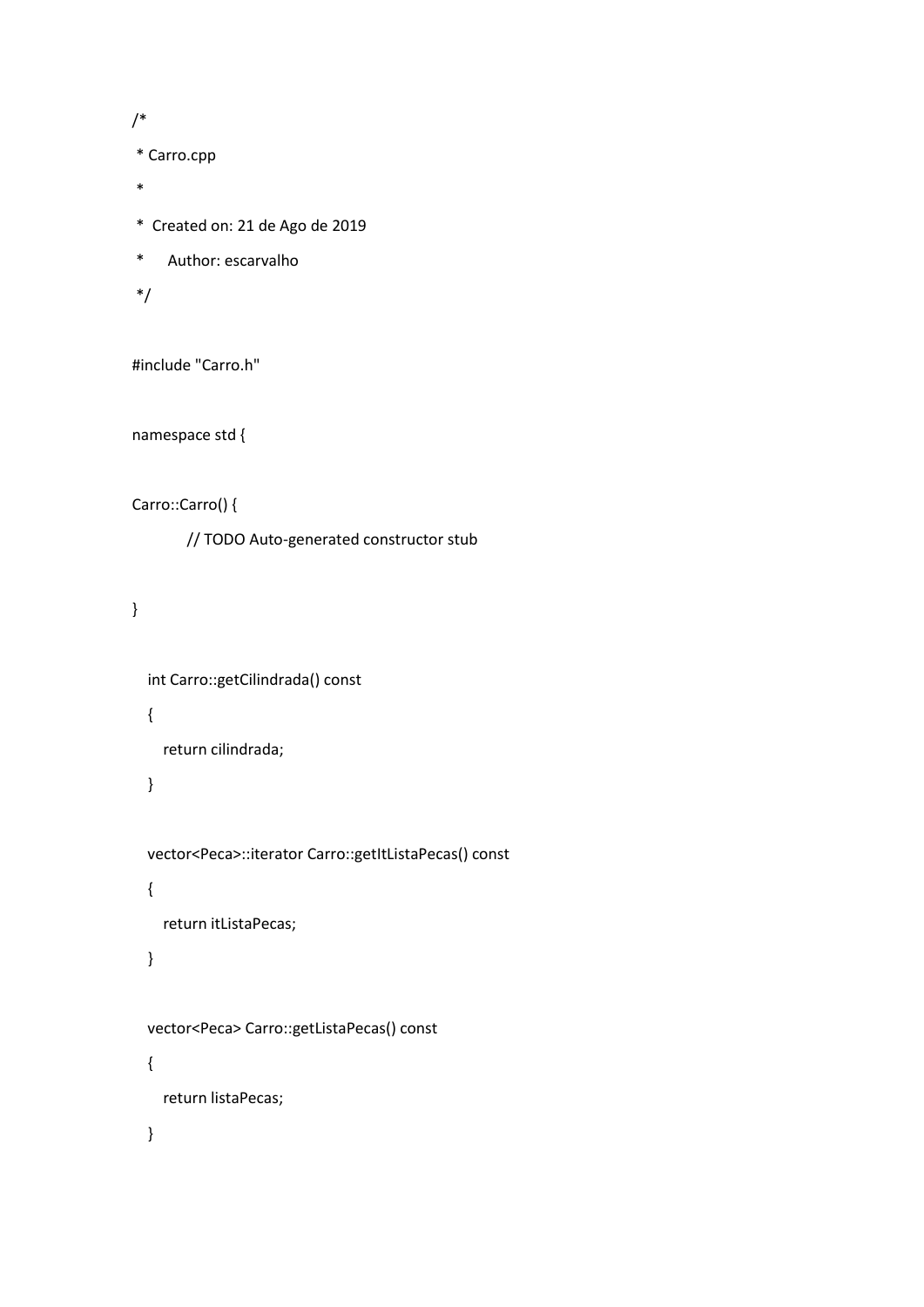```
 string Carro::getMarca() const
 {
   return marca;
 }
 string Carro::getModelo() const
 {
   return modelo;
 }
 void Carro::setCilindrada(int cilindrada)
 {
   this->cilindrada = cilindrada;
 }
 void Carro::setItListaPecas(vector<Peca>::iterator itListaPecas)
 {
   this->itListaPecas = itListaPecas;
 }
 void Carro::setListaPecas(vector<Peca> listaPecas)
 {
   this->listaPecas = listaPecas;
 }
 void Carro::setMarca(string marca)
 {
   this->marca = marca;
 }
```
void Carro::setModelo(string modelo)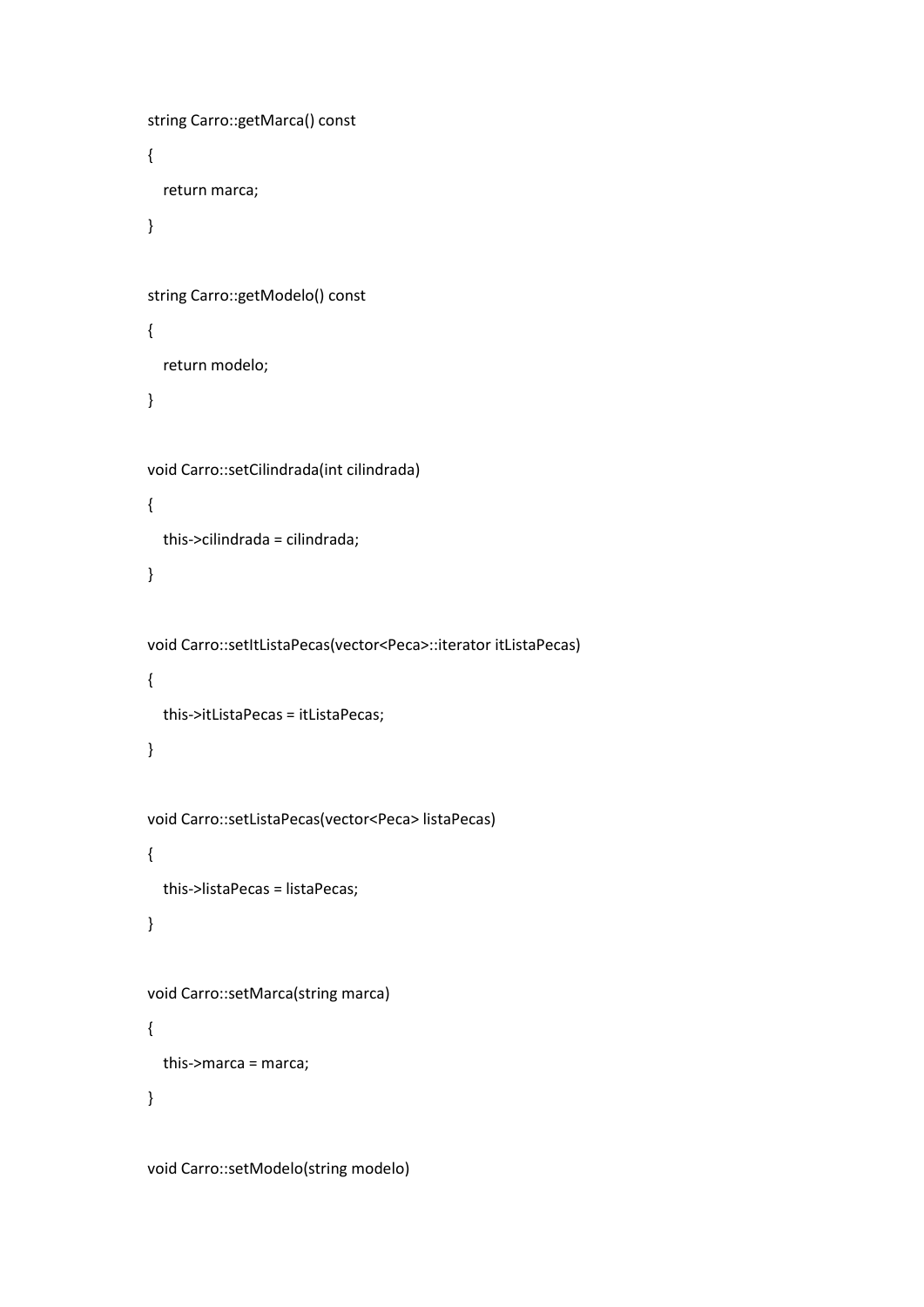```
 {
```

```
 this->modelo = modelo;}
```

```
Carro::~Carro() {
```
// TODO Auto-generated destructor stub

}

```
} /* namespace std */
```
/\*

\* Carro.h

\*

\* Created on: 21 de Ago de 2019

\* Author: escarvalho

\*/

#ifndef CARRO\_H\_

#define CARRO\_H\_

#include <vector>

namespace std {

class Carro {

private:

string marca;

string modelo;

int cilindrada;

vector<Peca> listaPecas;

vector<Peca>::iterator itListaPecas;

public:

Carro();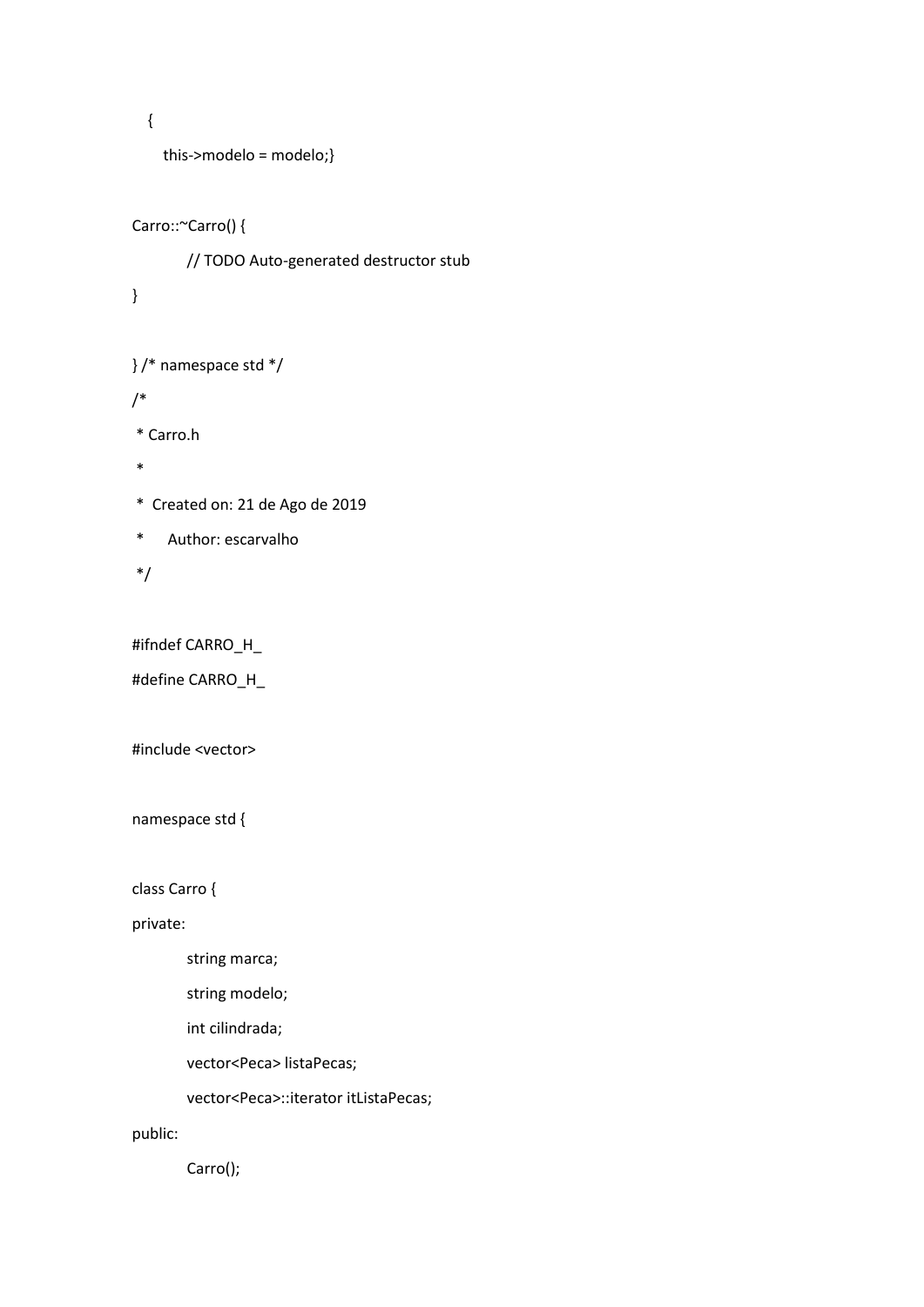```
virtual ~Carro();
 int getCilindrada() const;
 vector<Peca>::iterator getItListaPecas() const;
 vector<Peca> getListaPecas() const;
 string getMarca() const;
 string getModelo() const;
 void setCilindrada(int cilindrada);
 void setItListaPecas(vector<Peca>::iterator itListaPecas);
void setListaPecas(vector<Peca> listaPecas);
 void setMarca(string marca);
 void setModelo(string modelo);
```

```
};
```

```
} /* namespace std */
```

```
#endif /* CARRO_H_ */
```

```
/*
```

```
* Cliente.cpp
```

```
*
```
- \* Created on: 21 de Ago de 2019
- \* Author: escarvalho

\*/

```
#include "Cliente.h"
```
### namespace std {

## Cliente::Cliente() {

// TODO Auto-generated constructor stub

}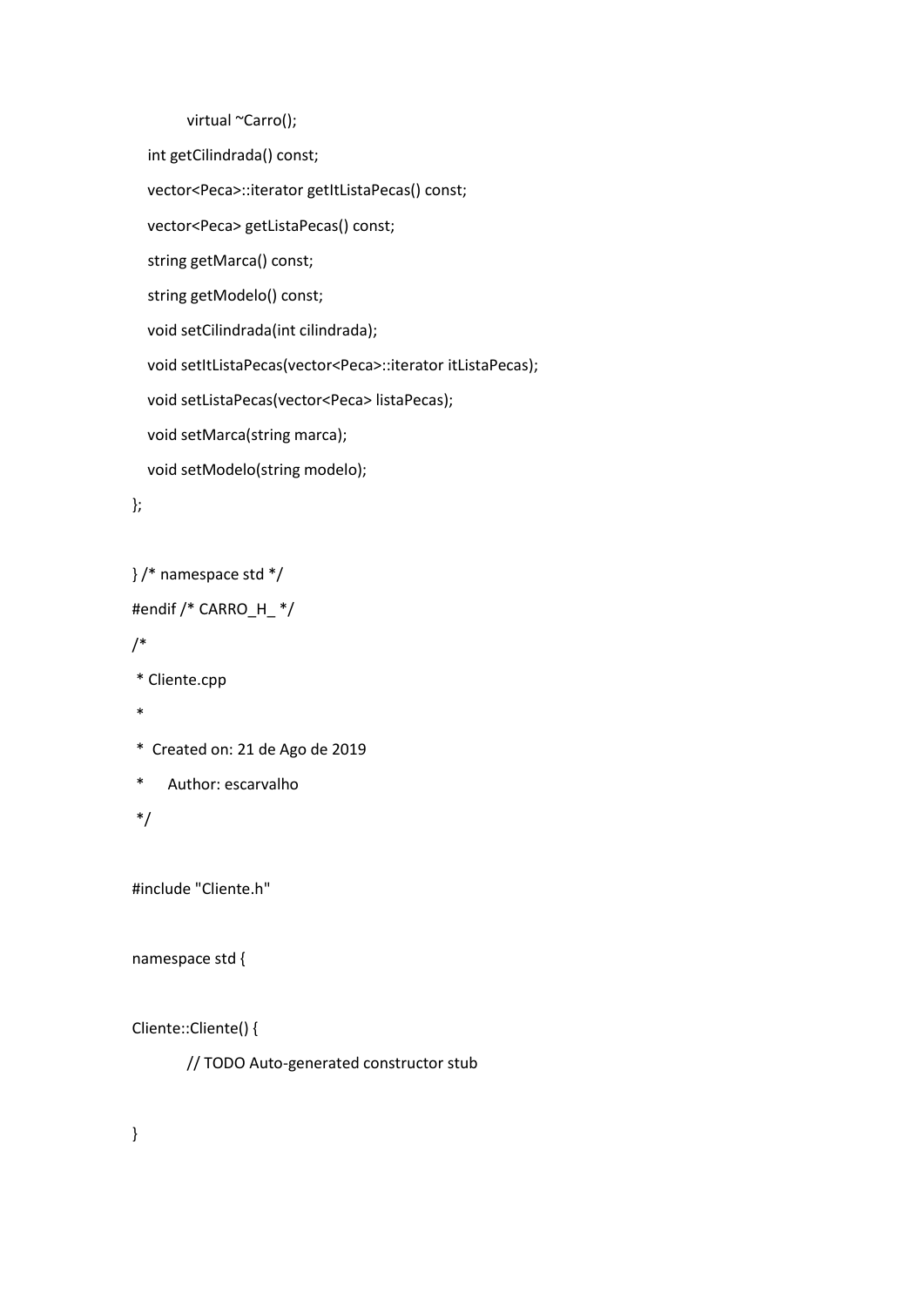```
Cliente::~Cliente() {
       // TODO Auto-generated destructor stub
}
int Cliente::getCc() const
{
   return CC;
}
string Cliente::getMarcaCarro() const
{
   return marcaCarro;
}
int Cliente::getMatricula() const
{
   return matricula;
}
string Cliente::getMorada() const
{
   return morada;
}
int Cliente::getNif() const
{
   return NIF;
}
```
string Cliente::getNome() const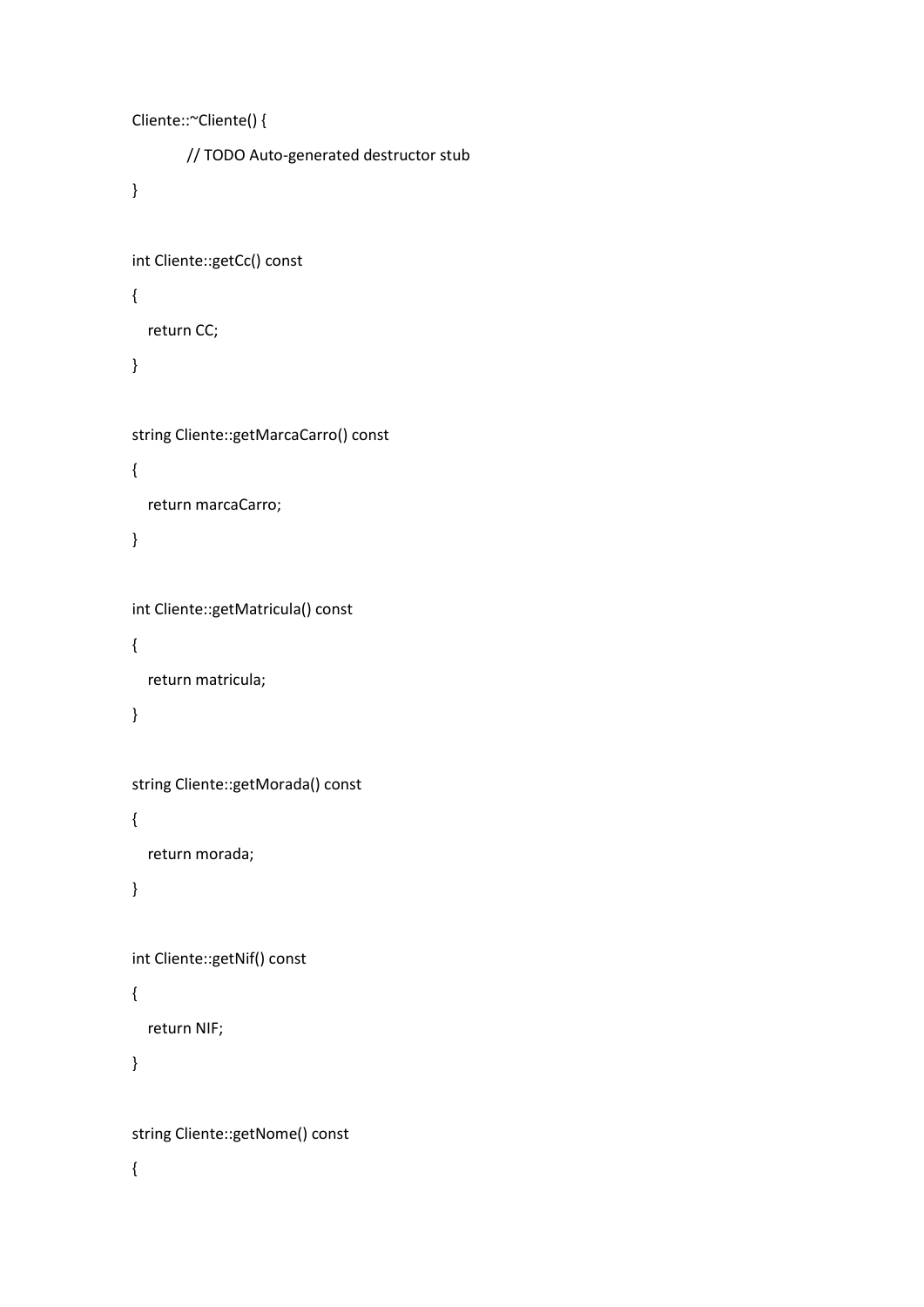```
 return nome;
}
long int Cliente::getTelefone() const
{
   return telefone;
}
void Cliente::setCc(int CC)
{
  this->CC = CC;
}
void Cliente::setMarcaCarro(string marcaCarro)
{
   this->marcaCarro = marcaCarro;
}
void Cliente::setMatricula(int matricula)
```
### {

this->matricula = matricula;

# }

```
void Cliente::setMorada(string morada)
{
   this->morada = morada;
}
void Cliente::setNif(int NIF)
```

```
 this->NIF = NIF;
```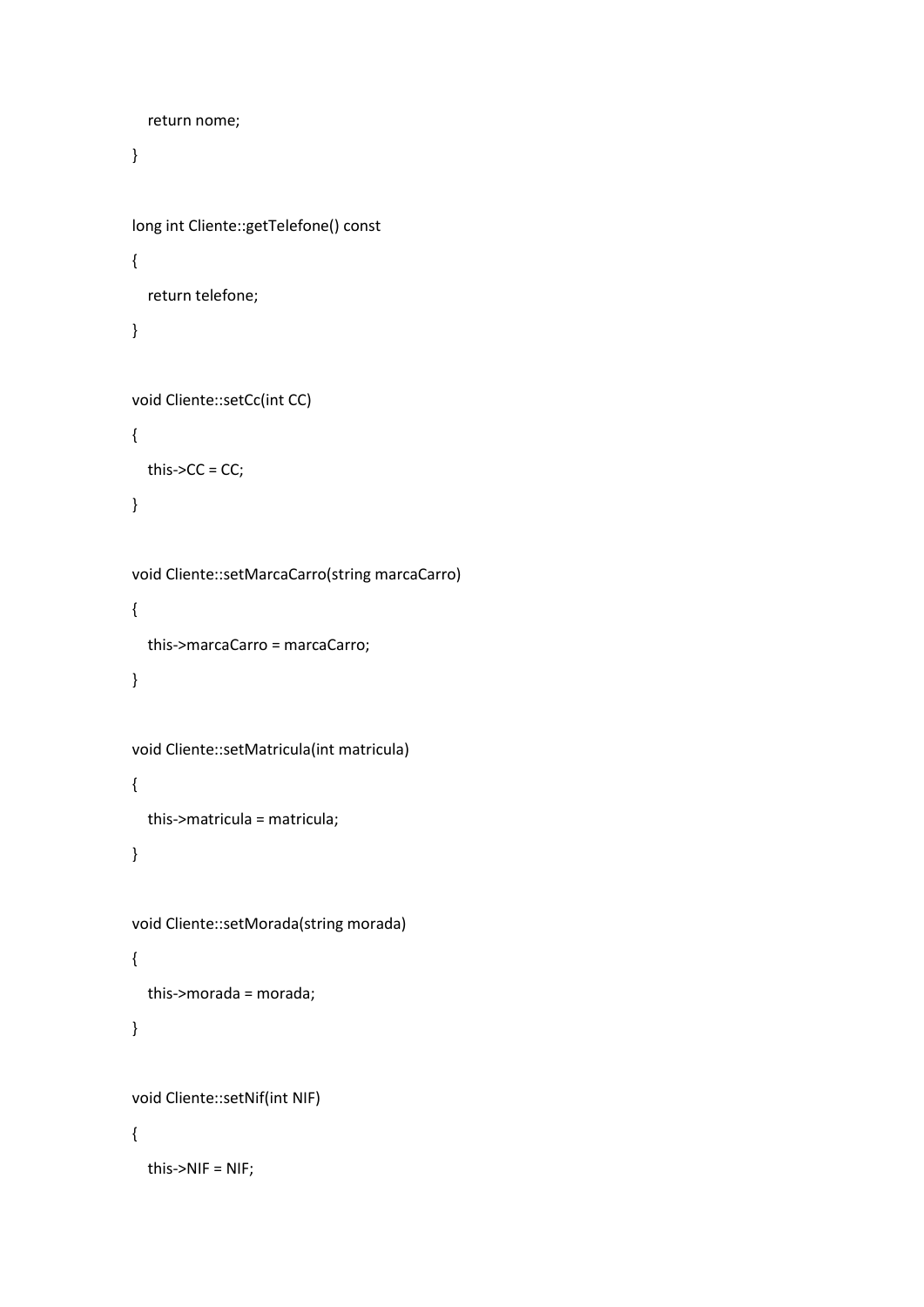}

```
void Cliente::setNome(string nome)
{
   this->nome = nome;
}
void Cliente::setTelefone(long int telefone)
{
   this->telefone = telefone;
}
float Cliente::getTotalAcumulado() const
{
   return totalAcumulado;
}
void Cliente::setTotalAcumulado(float totalAcumulado)
{
   this->totalAcumulado = totalAcumulado;
}
}
/* namespace std */
/*
```

```
* Cliente.h
```
\*

\* Created on: 21 de Ago de 2019

```
* Author: escarvalho
```
\*/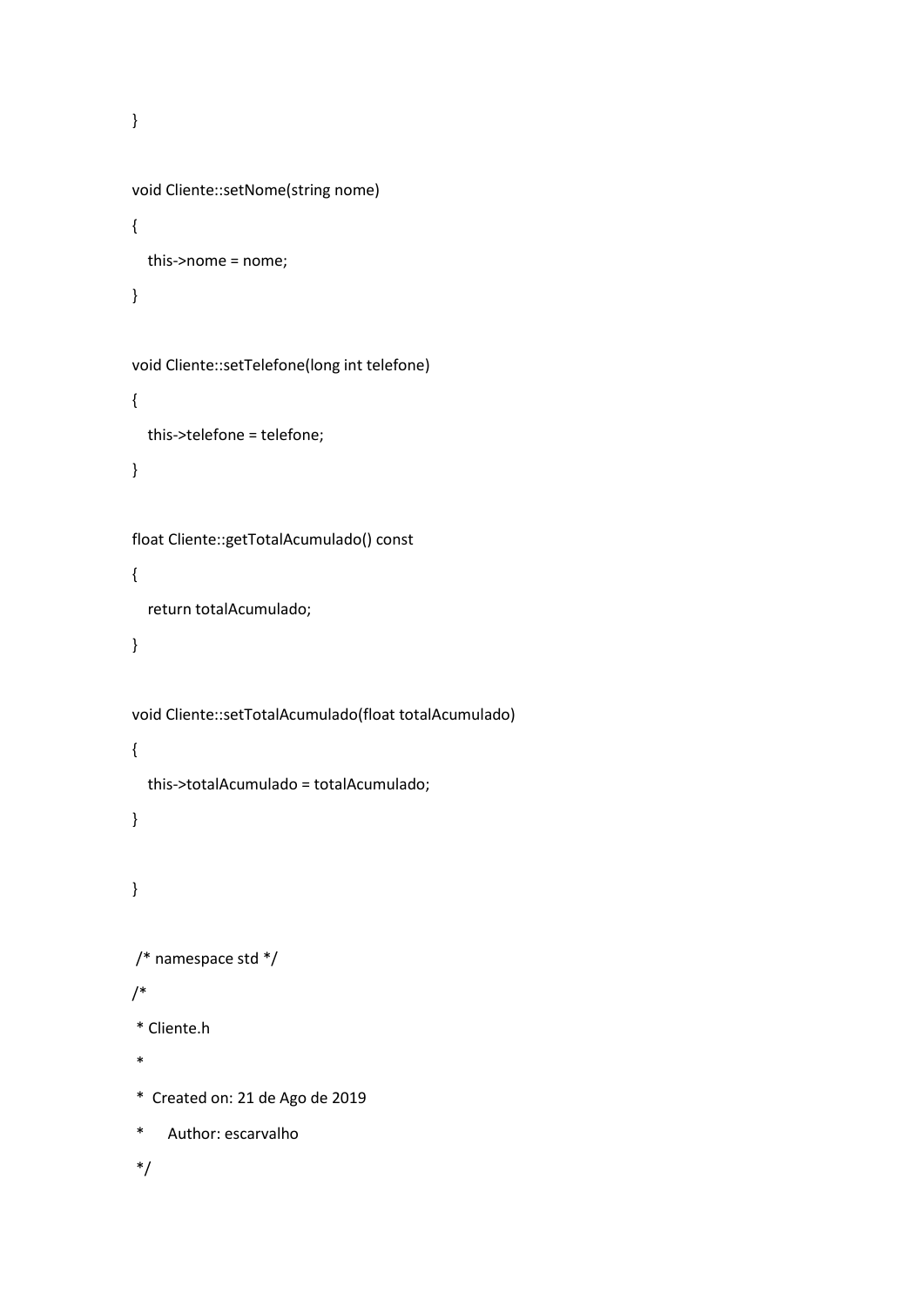#ifndef CLIENTE\_H\_

#define CLIENTE\_H\_

#### namespace std {

class Cliente {

string nome;

int CC;

int NIF;

long int telefone;

string morada;

string marcaCarro;

int matricula;

float totalAcumulado;

public:

Cliente();

virtual ~Cliente();

int getCc() const;

string getMarcaCarro() const;

int getMatricula() const;

string getMorada() const;

int getNif() const;

string getNome() const;

long int getTelefone() const;

void setCc(int CC);

void setMarcaCarro(string marcaCarro);

void setMatricula(int matricula);

void setMorada(string morada);

void setNif(int NIF);

void setNome(string nome);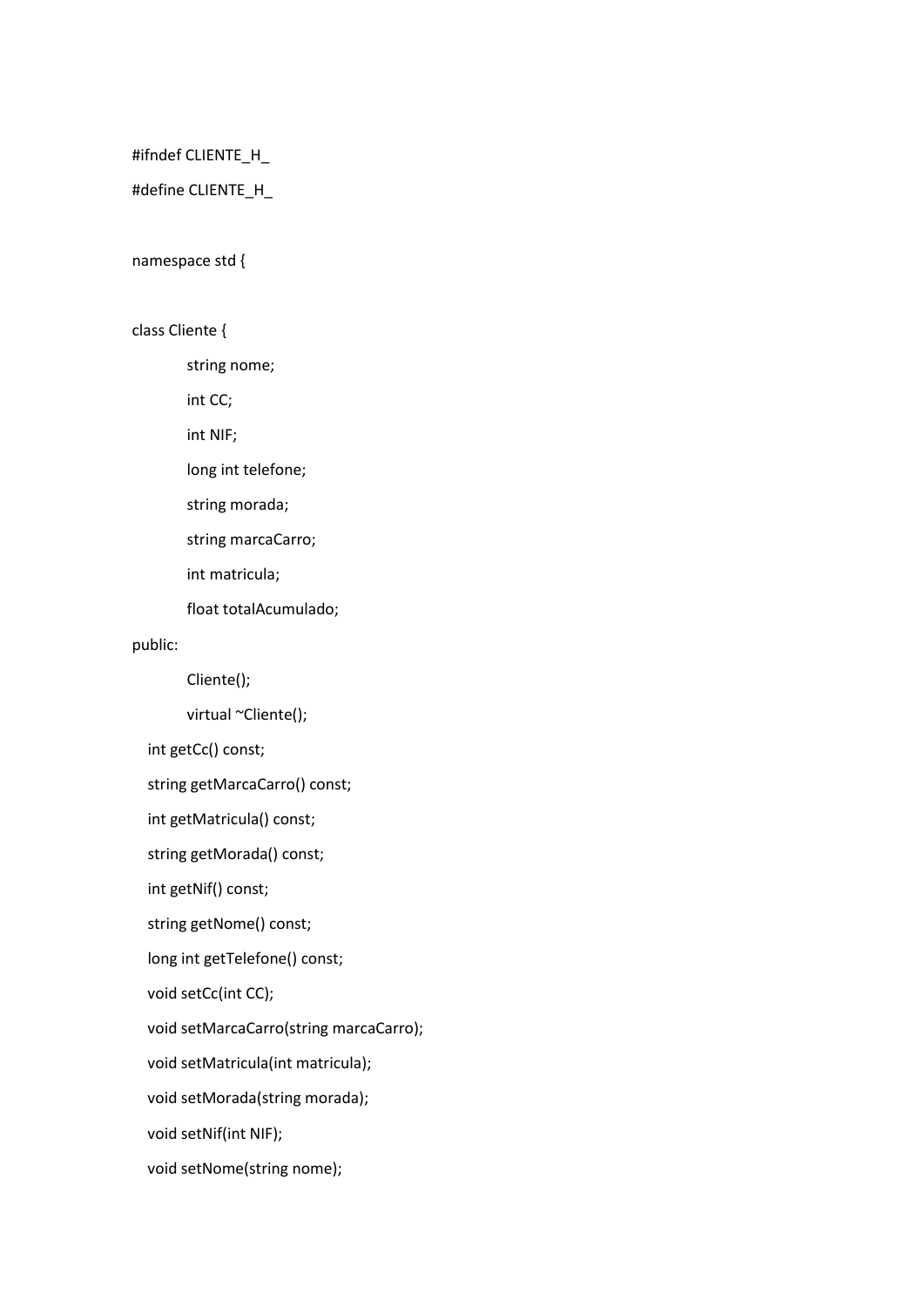```
 void setTelefone(long int telefone);
   float getTotalAcumulado() const;
   void setTotalAcumulado(float totalAcumulado);
};
```

```
} /* namespace std */
#endif /* CLIENTE_H_ */
```

```
/*
```

```
* Compra.cpp
```

```
*
```
\* Created on: 21 de Ago de 2019

```
* Author: escarvalho
```
\*/

#include "Compra.h"

```
namespace std {
```

```
Compra::Compra() {
```
// TODO Auto-generated constructor stub

## }

```
 int Compra::getCodigo() const
 {
   return codigo;
```
}

time\_t Compra::getData() const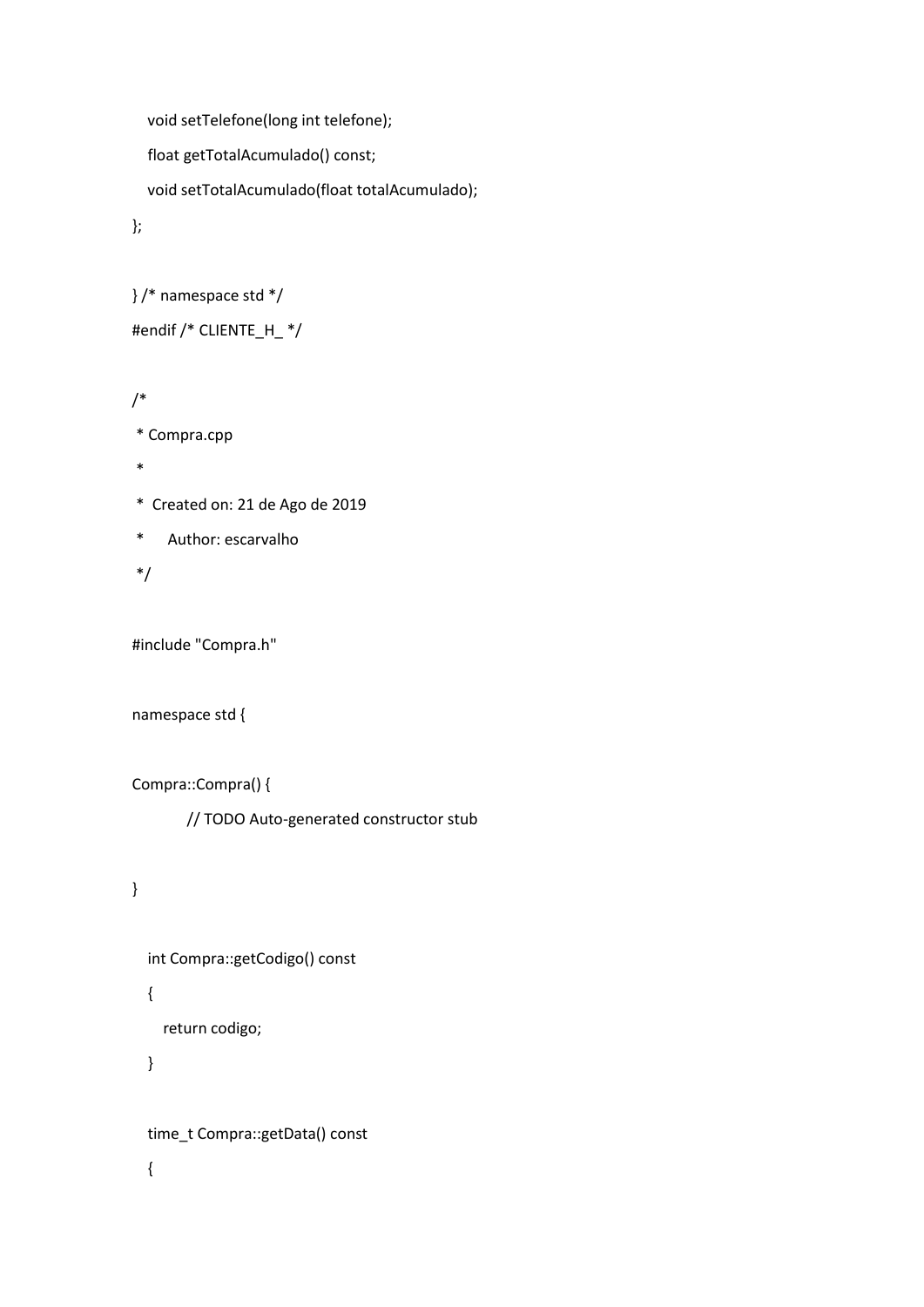```
 return data;
 }
 string Compra::getNome() const
 {
   return nome;
 }
 float Compra::getValorPago() const
 {
   return valorPago;
 }
 void Compra::setCodigo(int codigo)
 {
   this->codigo = codigo;
 }
 void Compra::setData(time_t data)
 {
  this->data = data;
 }
 void Compra::setNome(string nome)
 {
   this->nome = nome;
 }
 void Compra::setValorPago(float valorPago)
 {
   this->valorPago = valorPago;}
```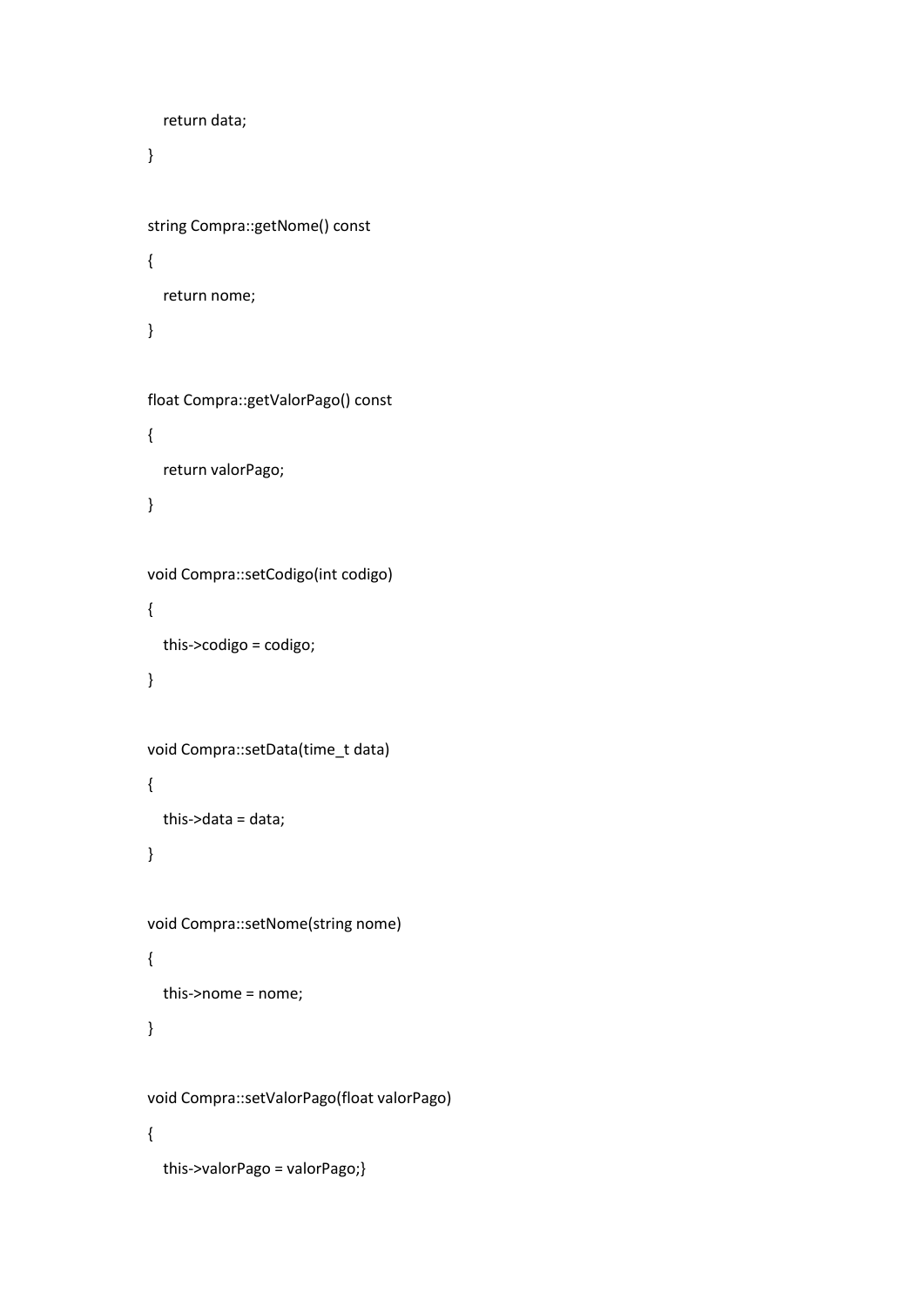```
Compra::~Compra() {
       // TODO Auto-generated destructor stub
}
} /* namespace std */
/*
* Compra.h
*
* Created on: 21 de Ago de 2019
* Author: escarvalho
*/
#ifndef COMPRA_H_
#define COMPRA_H_
#include <ctime>
#include <string>
namespace std {
class Compra {
       time_t data;
       float valorPago;
```
int codigo;

string nome;

public:

Compra();

virtual ~Compra();

int getCodigo() const;

time\_t getData() const;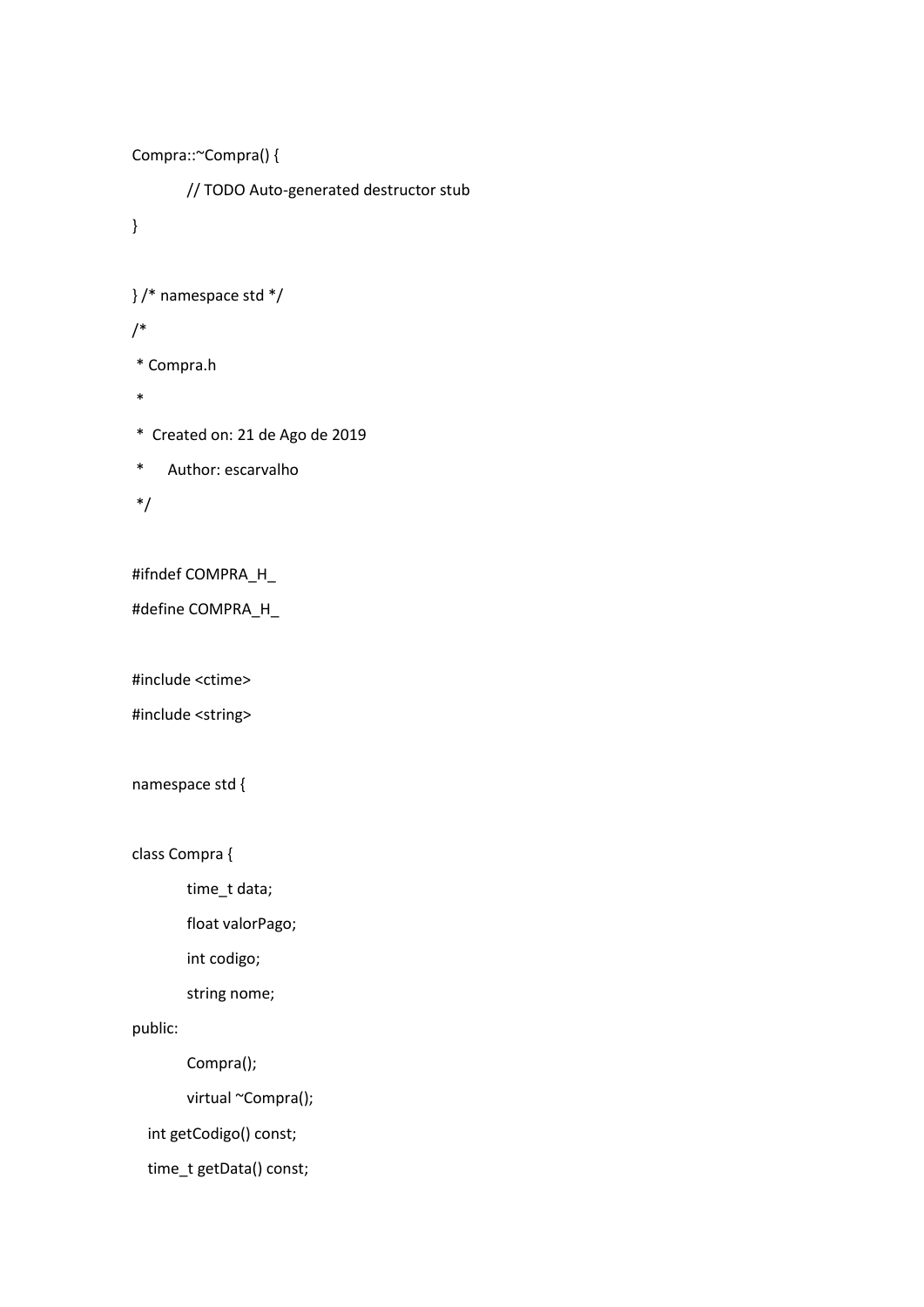```
 string getNome() const;
 float getValorPago() const;
 void setCodigo(int codigo);
 void setData(time_t data);
 void setNome(string nome);
 void setValorPago(float valorPago);
```

```
};
```

```
} /* namespace std */
#endif /* COMPRA_H_ */
```
## /\*

```
* Fatura.cpp
```
\*

\* Created on: 21 de Ago de 2019

\* Author: escarvalho

```
*/
```
#include "Fatura.h"

```
namespace std {
```
Fatura::Fatura() {

// TODO Auto-generated constructor stub

# }

```
Fatura::~Fatura() {
```
// TODO Auto-generated destructor stub

}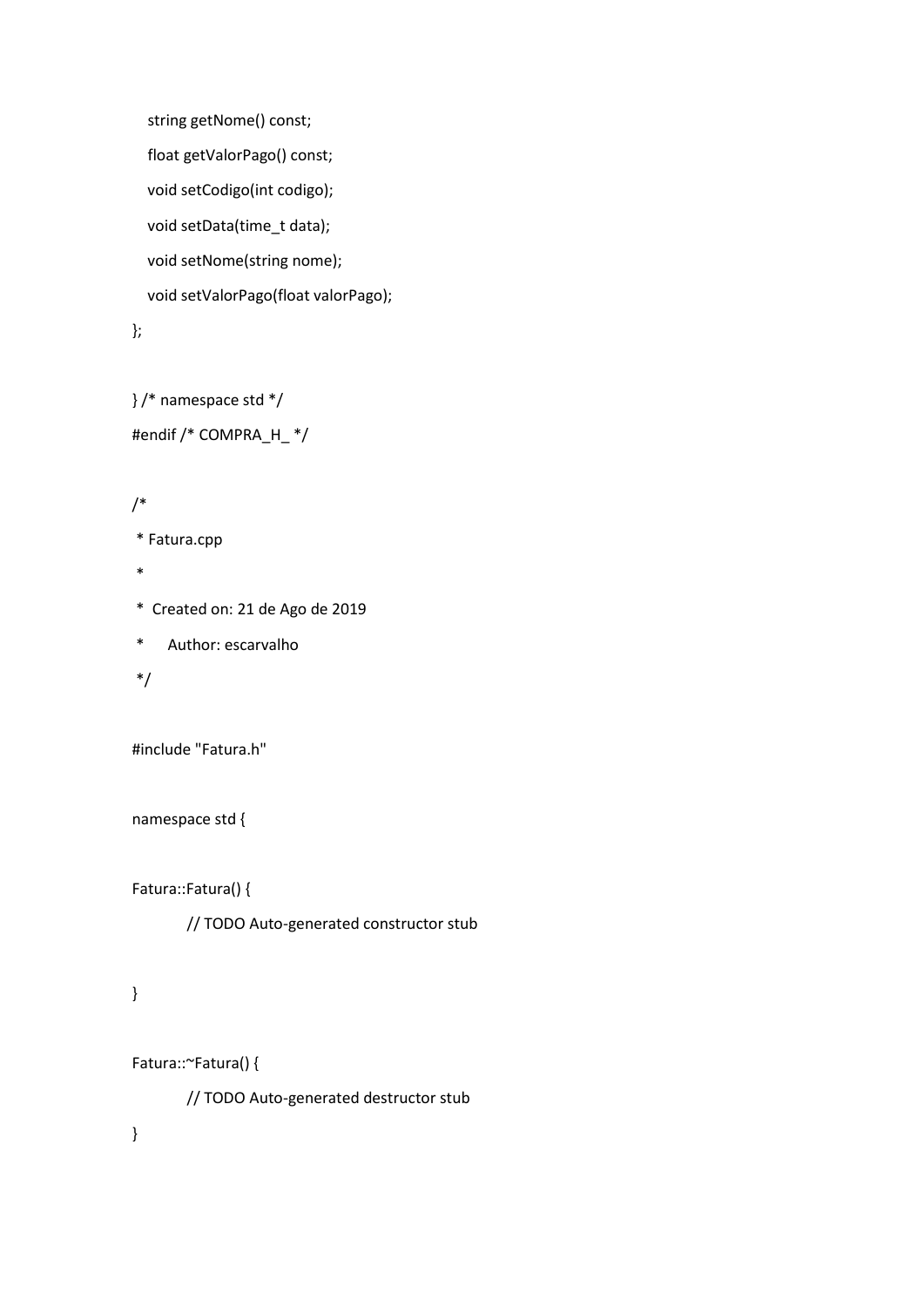```
} /* namespace std */
```
/\*

```
* Fatura.h
```
- \*
- \* Created on: 21 de Ago de 2019
- \* Author: escarvalho
- \*/

#ifndef FATURA\_H\_

#define FATURA\_H\_

namespace std {

class Fatura {

public:

Fatura();

virtual ~Fatura();

## };

```
} /* namespace std */
#endif /* FATURA_H_ */
/*
* Oficina.cpp
*
* Created on: 21 de Ago de 2019
* Author: escarvalho
```
\*/

#include "Oficina.h"

#### namespace std {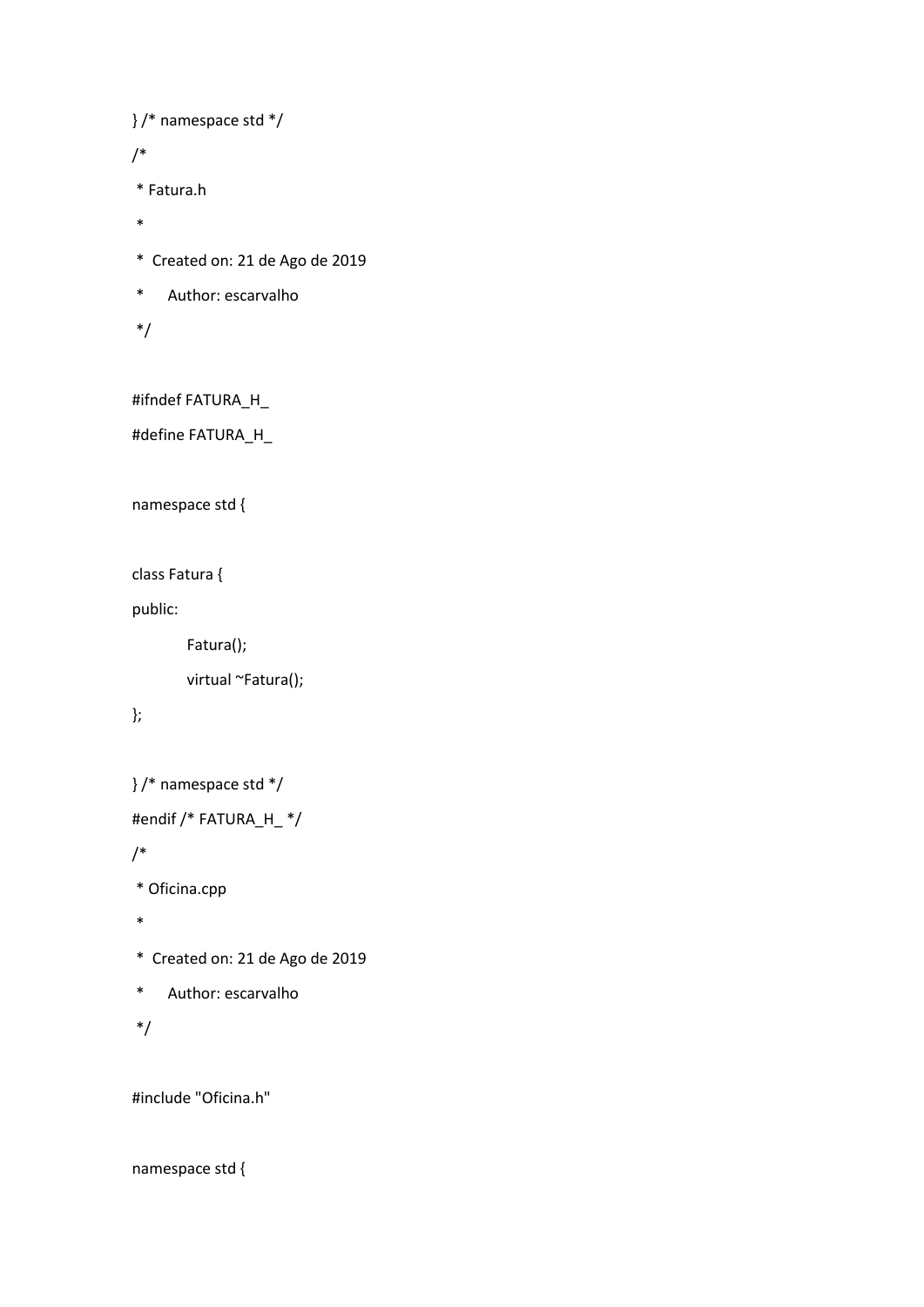```
Oficina::Oficina() {
        // TODO Auto-generated constructor stub
}
   vector<Carro>::iterator Oficina::getItListaCarrosPecas() const
   {
     return itListaCarrosPecas;
   }
   vector<Cliente>::iterator Oficina::getItListaClientes() const
   {
     return itListaClientes;
   }
   vector<Fatura>::iterator Oficina::getItListaCompras() const
   {
     return itListaCompras;
   }
   vector<Fatura>::iterator Oficina::getItListaFaturas() const
   {
     return itListaFaturas;
   }
   vector<Carro> Oficina::getListaCarrosPecas() const
   {
     return listaCarrosPecas;
   }
```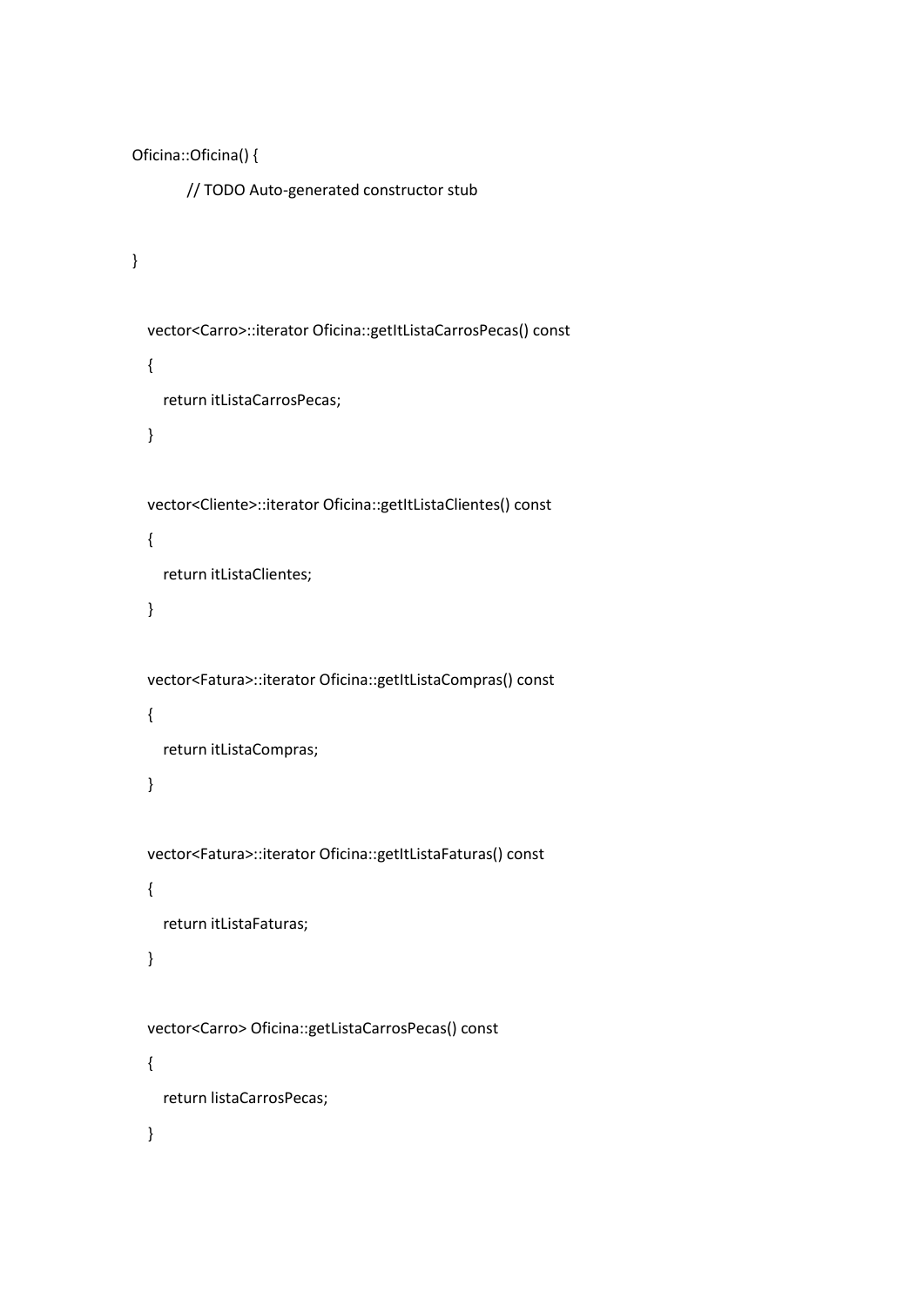```
 vector<Cliente> Oficina::getListaClientes() const
 {
   return listaClientes;
 }
 vector<Fatura> Oficina::getListaCompras() const
 {
   return listaCompras;
 }
 vector<Fatura> Oficina::getListaFaturas() const
 {
   return listaFaturas;
 }
 void Oficina::setItListaCarrosPecas(vector<Carro>::iterator itListaCarrosPecas)
 {
   this->itListaCarrosPecas = itListaCarrosPecas;
 }
 void Oficina::setItListaClientes(vector<Cliente>::iterator itListaClientes)
 {
   this->itListaClientes = itListaClientes;
 }
 void Oficina::setItListaCompras(vector<Fatura>::iterator itListaCompras)
 {
   this->itListaCompras = itListaCompras;
 }
```
void Oficina::setItListaFaturas(vector<Fatura>::iterator itListaFaturas)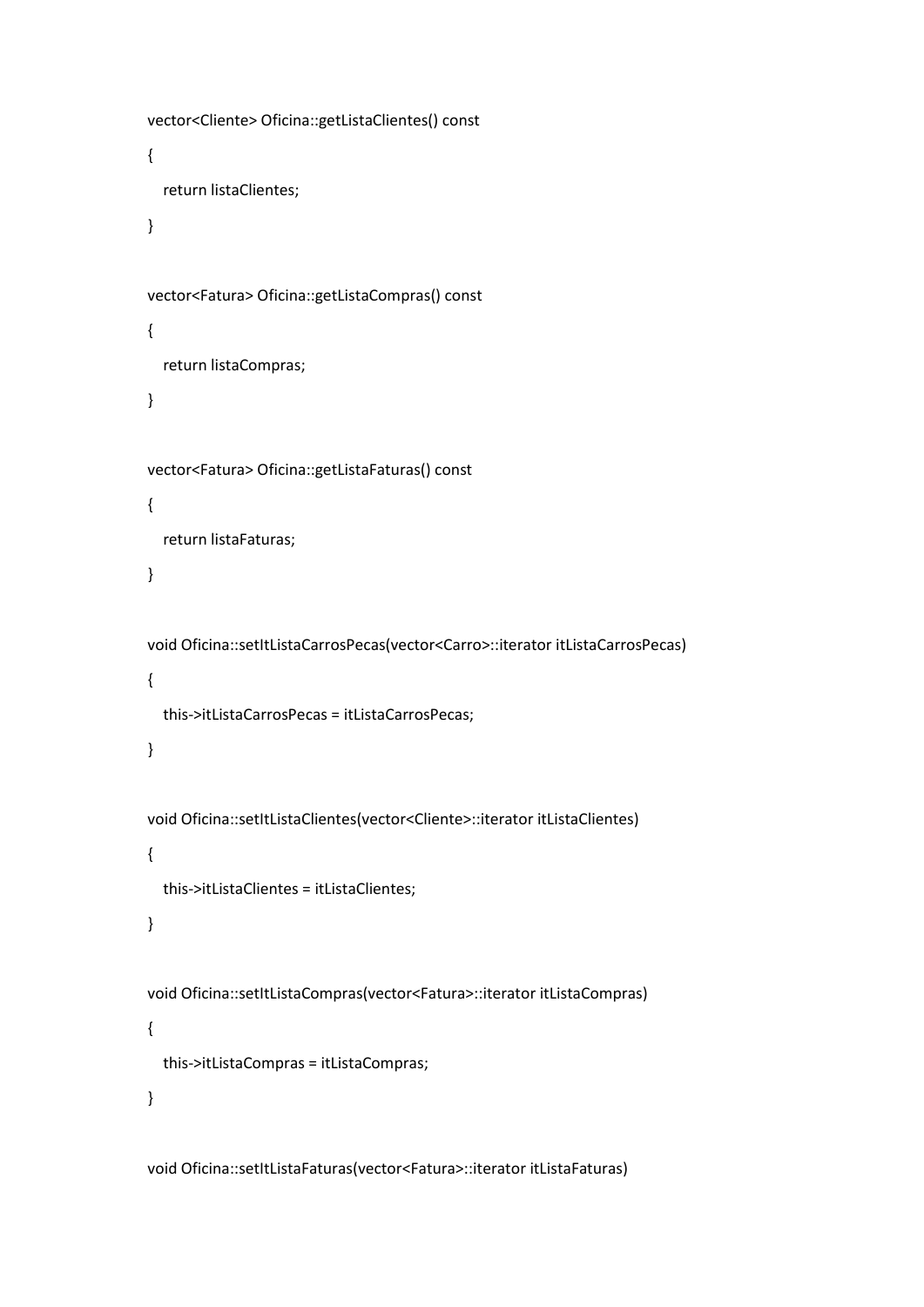```
 {
     this->itListaFaturas = itListaFaturas;
   }
   void Oficina::setListaCarrosPecas(vector<Carro> listaCarrosPecas)
   {
     this->listaCarrosPecas = listaCarrosPecas;
   }
   void Oficina::setListaClientes(vector<Cliente> listaClientes)
   {
     this->listaClientes = listaClientes;
   }
   void Oficina::setListaCompras(vector<Fatura> listaCompras)
   {
     this->listaCompras = listaCompras;
   }
   void Oficina::setListaFaturas(vector<Fatura> listaFaturas)
   {
     this->listaFaturas = listaFaturas;}
Oficina::~Oficina() {
        // TODO Auto-generated destructor stub
```

```
}
```

```
 void Oficina::incluiCliente()
```
{

}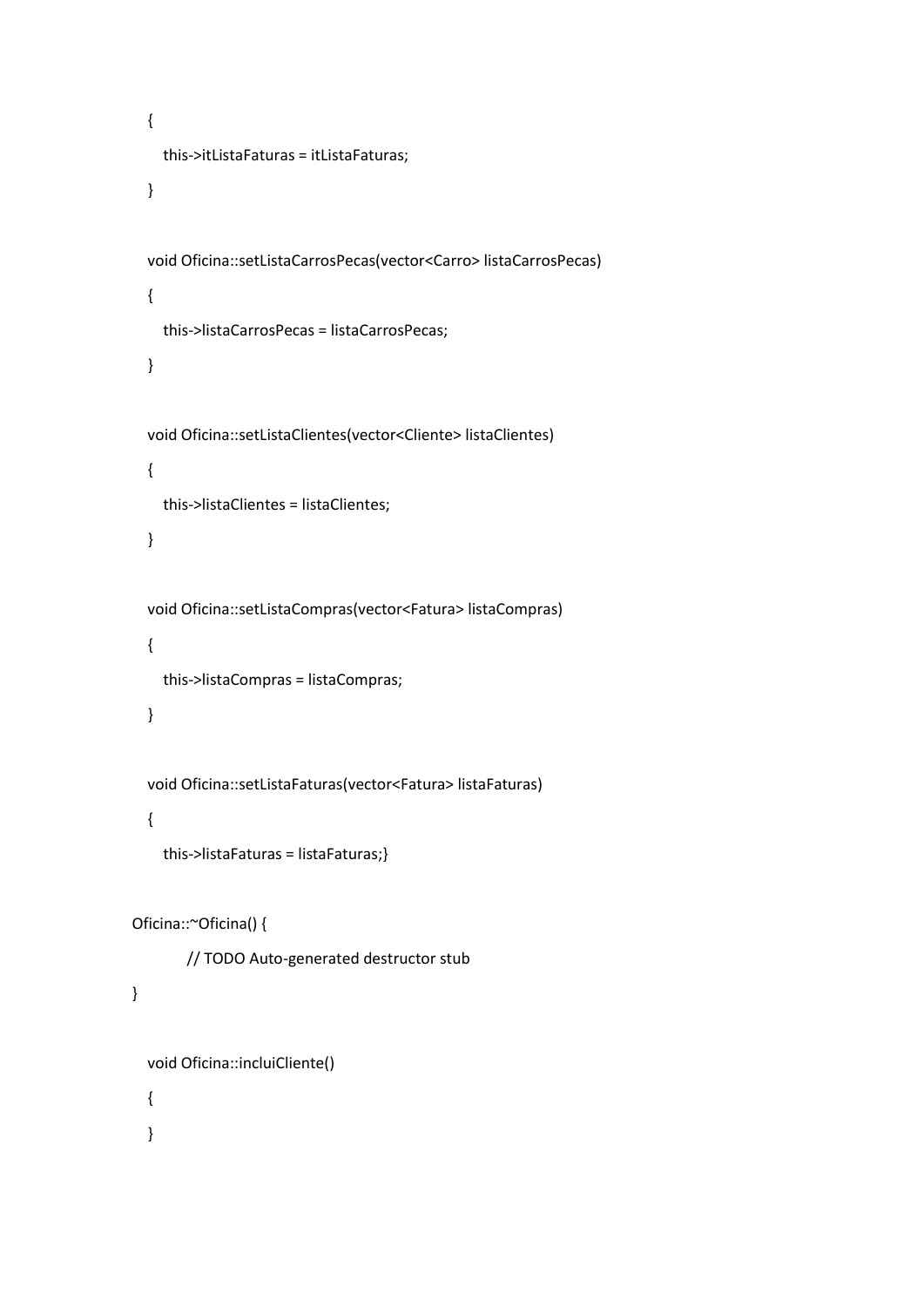```
 void Oficina::realizaCompra()
   {
   }
   void Oficina::atualizaListaCarrosPecas()
   {
   }
   void Oficina::geraFatura(Cliente cliente)
   {}
   void Oficina::listaPecasCompradas()
   {
         ofstream out("arquivo.txt");
        float total = 0;
         for (itListaCompras = listaCompras.begin(); itListaCompras != listaCompras.end(); 
++itListaCompras)
         {
                 out << itListaCompras->getNome() << " " << itListaCompras->getValorPago() << 
endl;
                 cout << itListaCompras->getNome() << " " << itListaCompras->getValorPago() 
<< endl;
                 total = total + itListaCompras->getValorPago();
        }
         out.close();
   }
   void Oficina::clienteMaisGasta(vector<Cliente> listaClientes)
   {
```
float maiorValor = 0;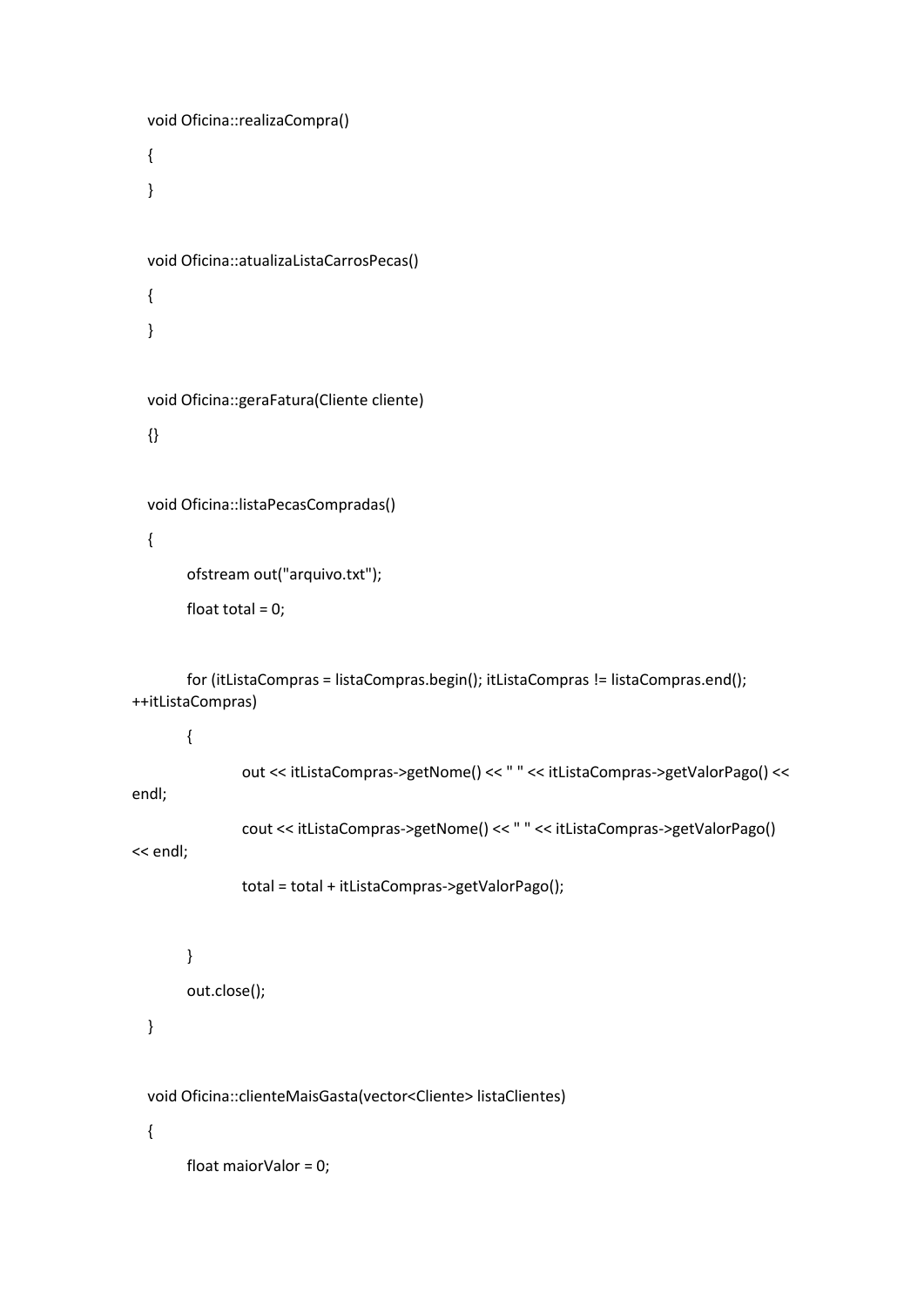string nome;

 for (itListaClientes = listaClientes.begin(); itListaClientes != listaClientes.end(); ++itListaClientes)

```
 {
               if ((*itListaClientes).getTotalAcumulado() > maiorValor)
 {
                       maiorValor = (*itListaClientes).getTotalAcumulado();
                       nome = (*itListaClientes).getNome();
 }
        }
        cout << nome << " " << maiorValor << endl;
   }
} /* namespace std */
/*
* Oficina.h
*
* Created on: 21 de Ago de 2019
* Author: escarvalho
*/
#ifndef OFICINA_H_
#define OFICINA_H_
#include "Fatura.h"
#include "Cliente.h"
#include "Compra.h"
#include "Carro.h"
#include <vector>
```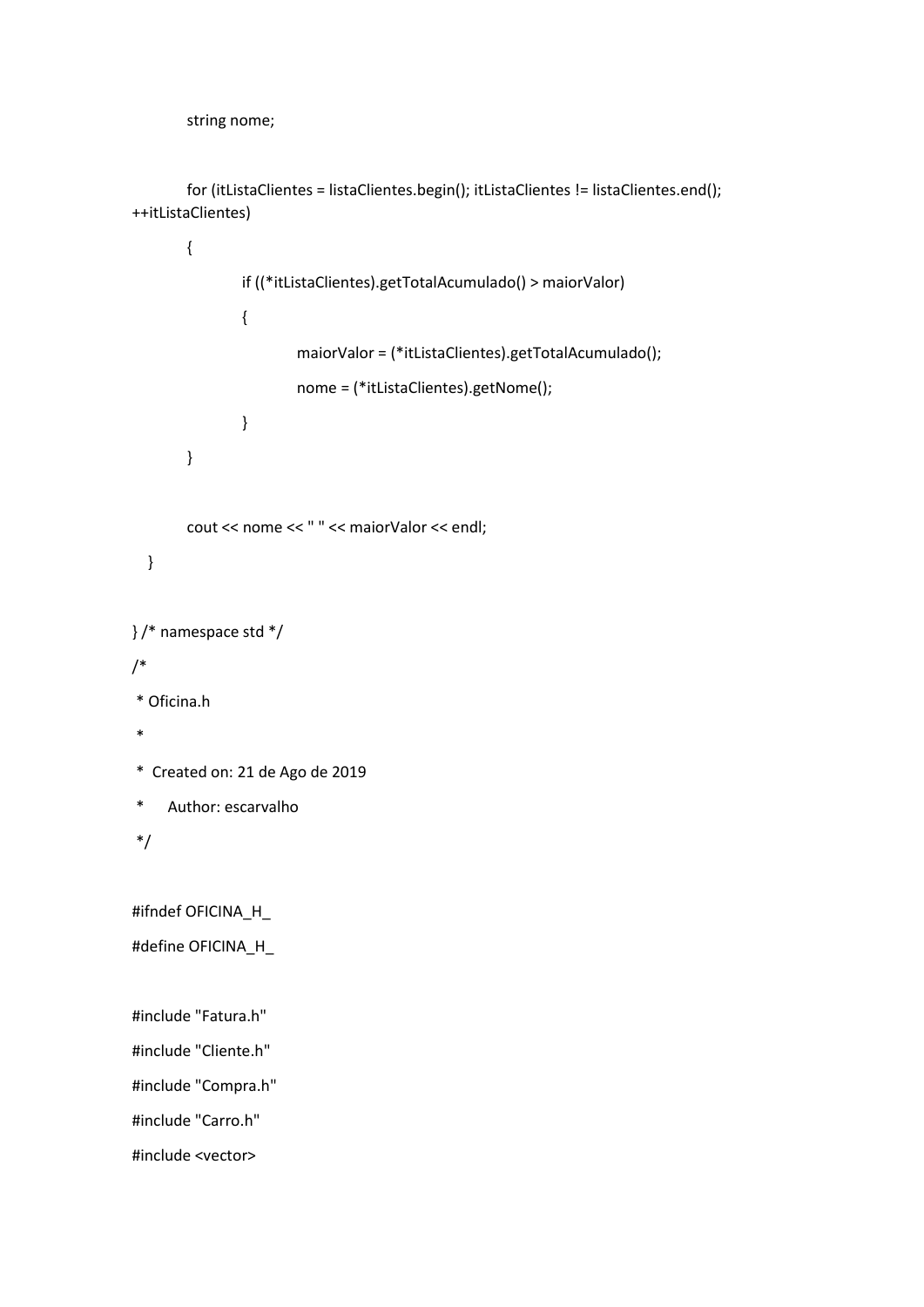#include <fstream>

namespace std {

class Oficina {

#### private:

vector <Cliente> listaClientes; vector <Cliente>::iterator itListaClientes; vector <Fatura> listaFaturas; vector <Fatura>::iterator itListaFaturas; vector <Compra> listaCompras; vector <Compra>::iterator itListaCompras; vector <Carro> listaCarrosPecas; vector <Carro>::iterator itListaCarrosPecas;

#### public:

Oficina();

virtual ~Oficina();

 vector<Carro>::iterator getItListaCarrosPecas() const; vector<Cliente>::iterator getItListaClientes() const; vector<Fatura>::iterator getItListaCompras() const; vector<Fatura>::iterator getItListaFaturas() const; vector<Carro> getListaCarrosPecas() const; vector<Cliente> getListaClientes() const; vector<Fatura> getListaCompras() const; vector<Fatura> getListaFaturas() const; void setItListaCarrosPecas(vector<Carro>::iterator itListaCarrosPecas); void setItListaClientes(vector<Cliente>::iterator itListaClientes); void setItListaCompras(vector<Fatura>::iterator itListaCompras); void setItListaFaturas(vector<Fatura>::iterator itListaFaturas); void setListaCarrosPecas(vector<Carro> listaCarrosPecas); void setListaClientes(vector<Cliente> listaClientes);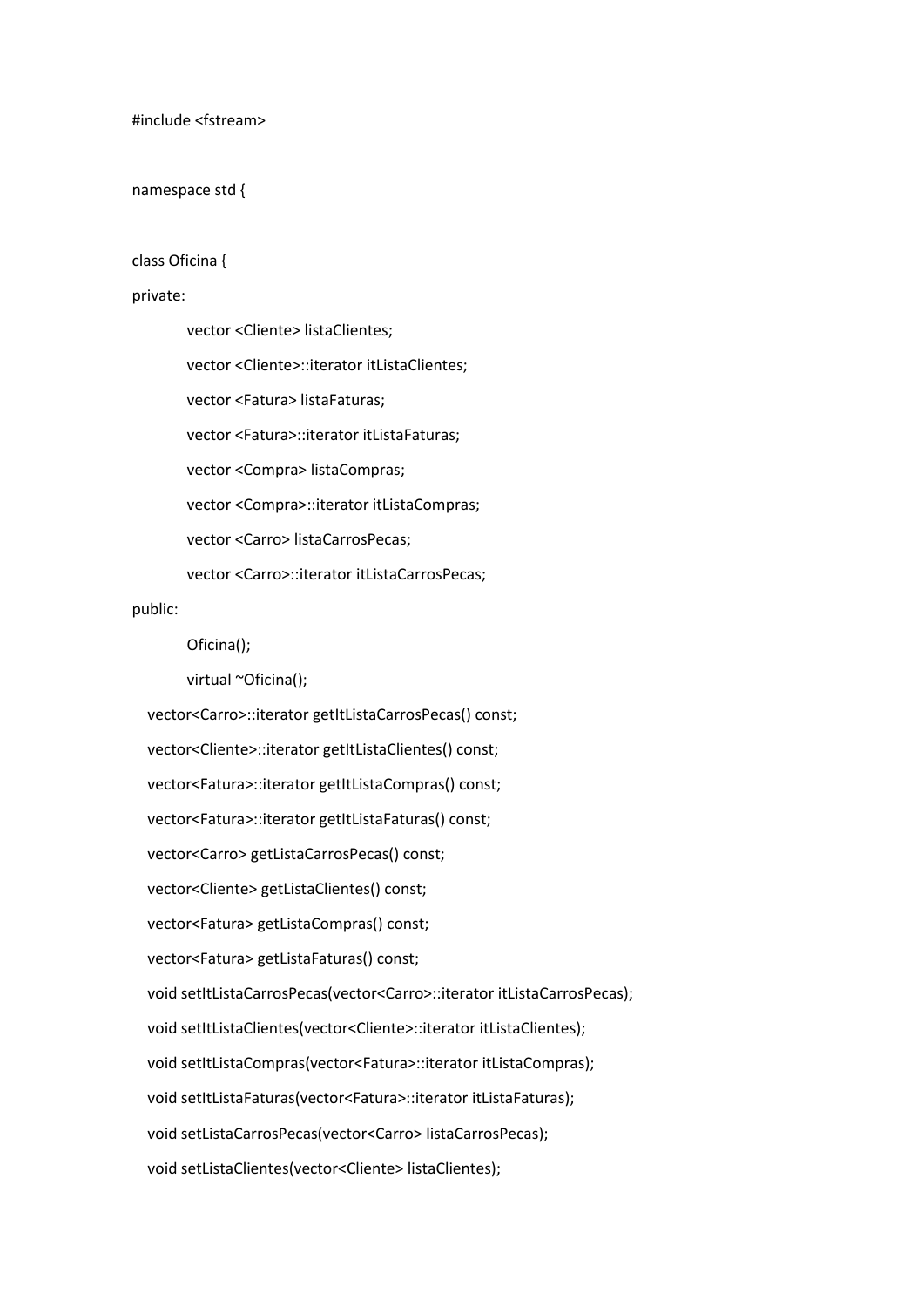void setListaCompras(vector<Fatura> listaCompras); void setListaFaturas(vector<Fatura> listaFaturas); void incluiCliente(); void realizaCompra(); void atualizaListaCarrosPecas(); void geraFatura(Cliente cliente); void listaPecasCompradas(); void clienteMaisGasta(vector <Cliente> listaClientes);

};

} /\* namespace std \*/

#endif /\* OFICINA\_H\_ \*/

### /\*

\* Peca.cpp

- \*
- \* Created on: 21 de Ago de 2019

```
* Author: escarvalho
```
## \*/

#include "Peca.h"

namespace std {

Peca::Peca() {

// TODO Auto-generated constructor stub

## }

int Peca::getCodigo() const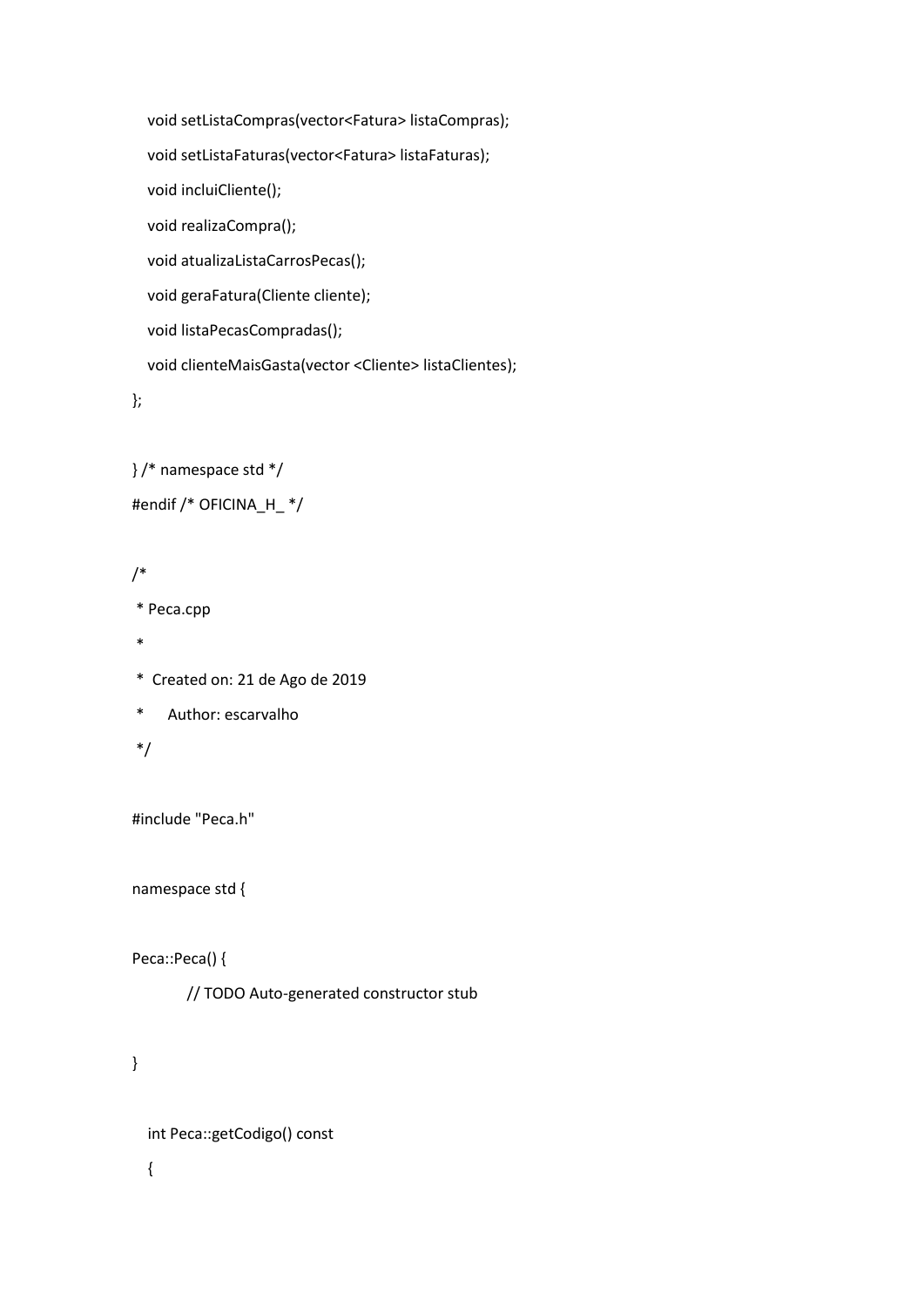```
 return codigo;
 }
 string Peca::getNome() const
 {
   return nome;
 }
 void Peca::setCodigo(int codigo)
 {
   this->codigo = codigo;
 }
 void Peca::setNome(string nome)
```

```
 {
```

```
 this->nome = nome;}
```

```
Peca::~Peca() {
```
// TODO Auto-generated destructor stub

```
}
```

```
} /* namespace std */
```

```
/*
```
\* Peca.h

```
*
```

```
* Created on: 21 de Ago de 2019
```
\* Author: escarvalho

```
*/
```
#ifndef PECA\_H\_

#define PECA\_H\_